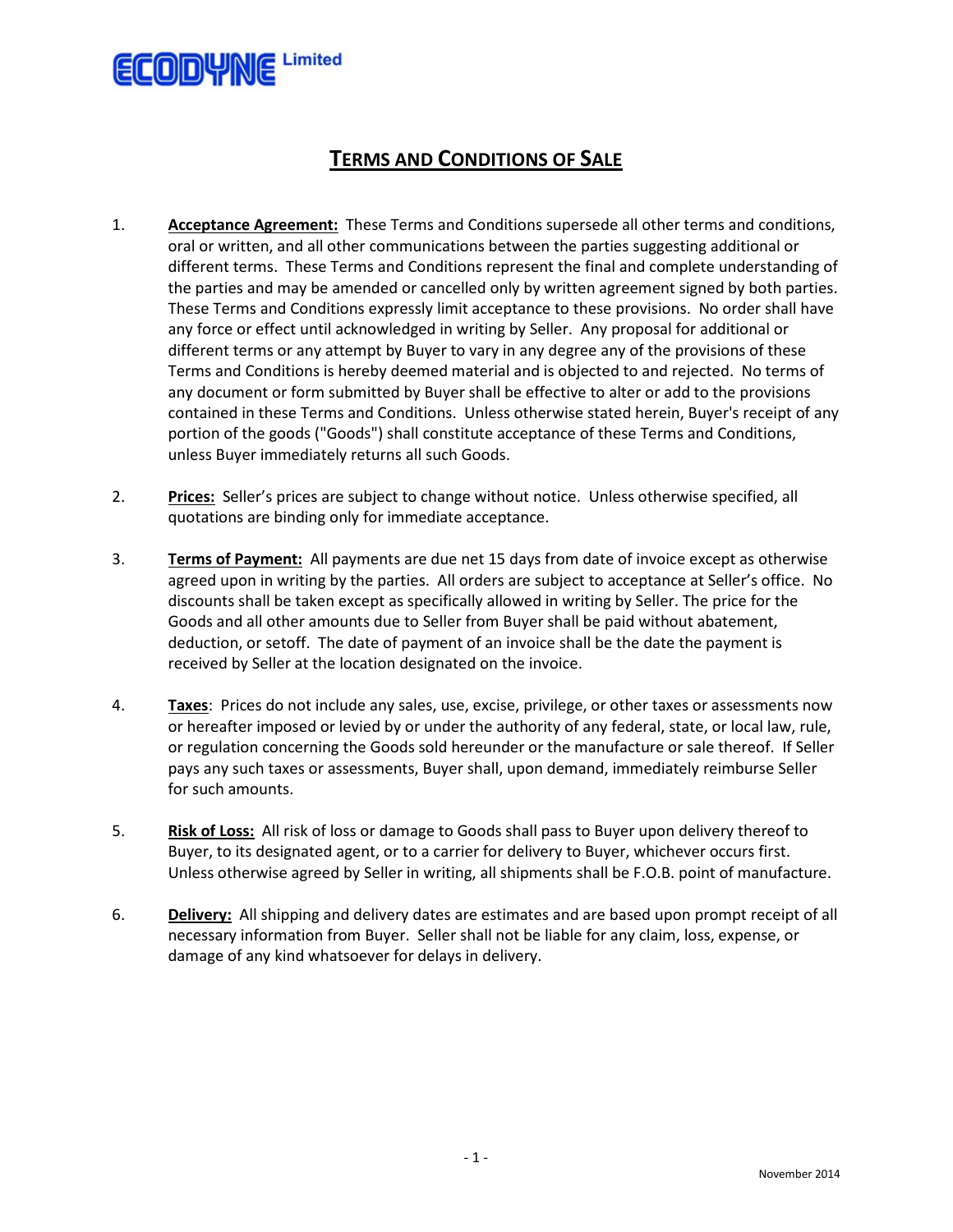

## 7. **Warranties and Limitations on Warranties:**

- A. Seller expressly warrants that, for a period of 12 months after shipment, the Goods will conform to the descriptions and specifications specifically agreed to in writing by Seller and (ii) will be free from defect in material and workmanship. THESE ARE SELLER'S ONLY WARRANTIES. SELLER MAKES NO OTHER WARRANTY OF ANY KIND WHATSOEVER, EXPRESS OR IMPLIED. ALL IMPLIED WARRANTIES OF MERCHANTABILITY AND/OR FITNESS FOR A PARTICULAR PURPOSE ARE HEREBY DISCLAIMED BY SELLER AND EXCLUDED.
- B. If Buyer notifies Seller in writing within the warranty period of a defect in any Goods or part thereof sold by Seller to Buyer, and if Seller determines, after appropriate tests and inspection by Seller, that such Goods or part thereof are not in conformity with the warranty given hereunder, Seller will repair or replace, at its sole option, F.O.B. point of manufacture, the defective Goods or part thereof, provided Buyer returns such Goods or part thereof to Seller's plant, freight prepaid. No Goods or part thereof shall be returned without Seller's prior approval. This shall be Buyer's exclusive remedy for Seller's liability hereunder. Any claims not made within the warranty period are deemed waived by Buyer. In lieu of repairing or replacing the defective Goods or part thereof, Seller may, at its sole option, refund the purchase price therefor.
- C. Except with respect to title, Seller's warranty does not attach to Goods or parts thereof not manufactured by Seller. Seller will, as an accommodation to Buyer, pass on to Buyer whatever warranty, if any, it receives from the manufacturer of such Goods or part, but only to the extent allowed by such manufacturer.
- D. Seller's liability to Buyer, or anyone claiming through or on behalf of Buyer, with respect to any claim or loss arising out of any Goods sold by Seller to Buyer or alleged to have resulted from an act or omission of Seller, whether negligent or otherwise, and whether in tort, contract, or otherwise, including failure to deliver, delay in delivery, or breach of warranty, shall be limited to an amount equal to the purchase price of the Goods or part thereof with respect to which such liability is claimed or, where appropriate and at the option of Seller, to replacement of the Goods or part thereof. In no event shall Seller be liable for any bodily injury, death, or property damage resulting from or in any way arising out of the Goods or their sale, use, or manufacture. IN NO EVENT SHALL SELLER BE LIABLE FOR INCIDENTAL OR CONSEQUENTIAL DAMAGES, LOSSES, OR EXPENSES.
- E. If Buyer or any third party repairs or modifies all or part of the Goods without the prior written consent of Seller, or if the Goods are not installed or used in compliance with Seller's directions, this warranty shall be void.
- 8. **Inspection:** Buyer shall inspect the Goods as soon as possible, but at least within seven days, after receipt, and Buyer shall immediately notify Seller in writing of any claims that the Goods do not conform to Seller's warranty for such Goods.
- *9.* **Returns:** Goods are custom and may not be returned by Seller.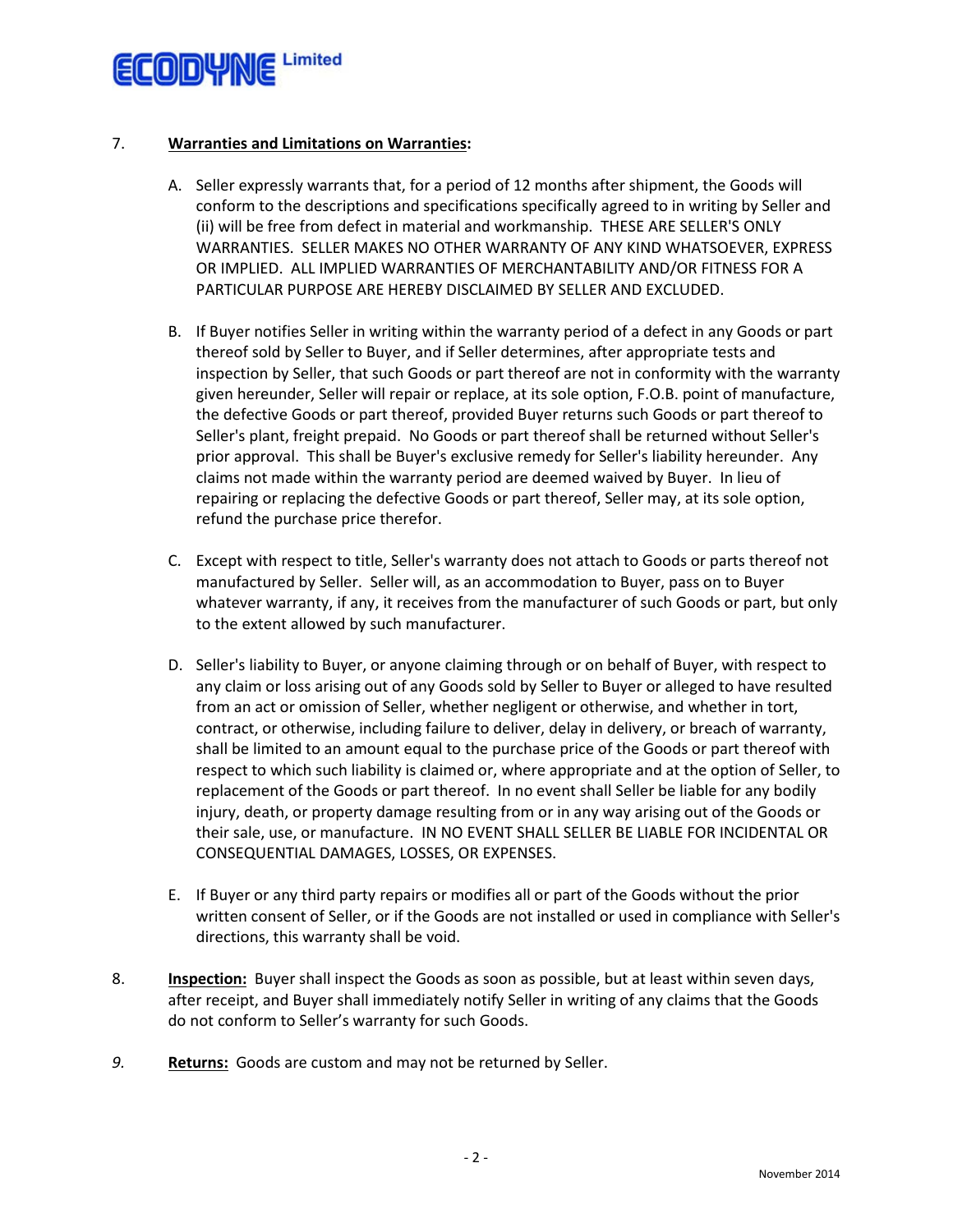

## 10. **Indemnification:**

- A. If the Goods are manufactured in accordance with specifications or other directions provided by Buyer, Buyer shall indemnify, defend, and hold harmless Seller against all claims, losses, liabilities, and expenses (including attorneys' fees), which Seller may incur or become liable to pay with respect to such Goods, including (without limitation) product liability claims, claims relating to patent, trademark, copyright infringement, or unfair competition, claims of non-compliance with any federal, state, or local law or regulation, and any other claim of any third party which relates to or in any way arises out of such specifications or other directions provided by Buyer.
- B. Buyer shall indemnify, defend, and hold harmless Seller against all claims, losses, liabilities, and expenses (including attorneys' fees), which Seller may incur or become liable to pay which relate to or in any way arise out of Goods being subjected to, in whole or part: (i) improper installation or storage; (ii) accident, damage, abuse or misuse; (iii) abnormal operating conditions or applications; (iv) operating conditions or applications above the rated capacity of the Goods; or (v) any use or application other than or varying in any degree from that for which the goods were designed.
- 11. **Patents:** Except as provided in Section 10 with respect to Goods manufactured in accordance with specifications or directions provided by Buyer and except for Goods or components thereof manufactured by others and resold by Seller, and provided Buyer has made all payments due hereunder, Seller shall defend, at its expense, any suit or proceeding brought against Buyer based upon any claim that the Goods or any part thereof infringe any United States patent issued as of the date of Seller's quotation and shall pay any damages and costs awarded therein against Buyer, provided that Seller is notified promptly in writing of such claim and is given full authority, information and assistance by Buyer to defend or settle the suit. If the Goods or any part thereof are deemed to infringe any such patent, Seller shall, at its expense and sole option either: procure for Buyer the right to continue using said Goods or part; replace them with noninfringing Goods or parts; modify them so they become non-infringing; or remove them and refund the purchase price for them.
- 12. **Force Majeure:** Seller shall not be liable for any delay in or failure of performance hereunder due to any contingency beyond its reasonable control.
- 13. **Termination:** Seller shall have the right to terminate this Agreement or to cease work hereunder, in whole or in part, at any time, if (i) Buyer is in default of or commits a breach of any of the provisions of these Terms and Conditions or any other agreement it has with Seller, (ii) a petition initiating a proceeding under any applicable law relating to bankruptcy, insolvency, or reorganization is filed by or against Buyer, (iii) Buyer executes an assignment for benefit or creditors, (iv) a receiver is appointed for Buyer or any substantial part of its assets, or (v) Seller shall have any reasonable ground for insecurity with respect to Buyer's ability to perform and Buyer is unable to provide Seller with adequate assurance of its ability to perform within ten days after written request therefor by Seller.

Seller's right to terminate under this section is not an exclusive remedy. Seller shall be entitled to all other rights and remedies it may either at law or in equity. No termination hereunder